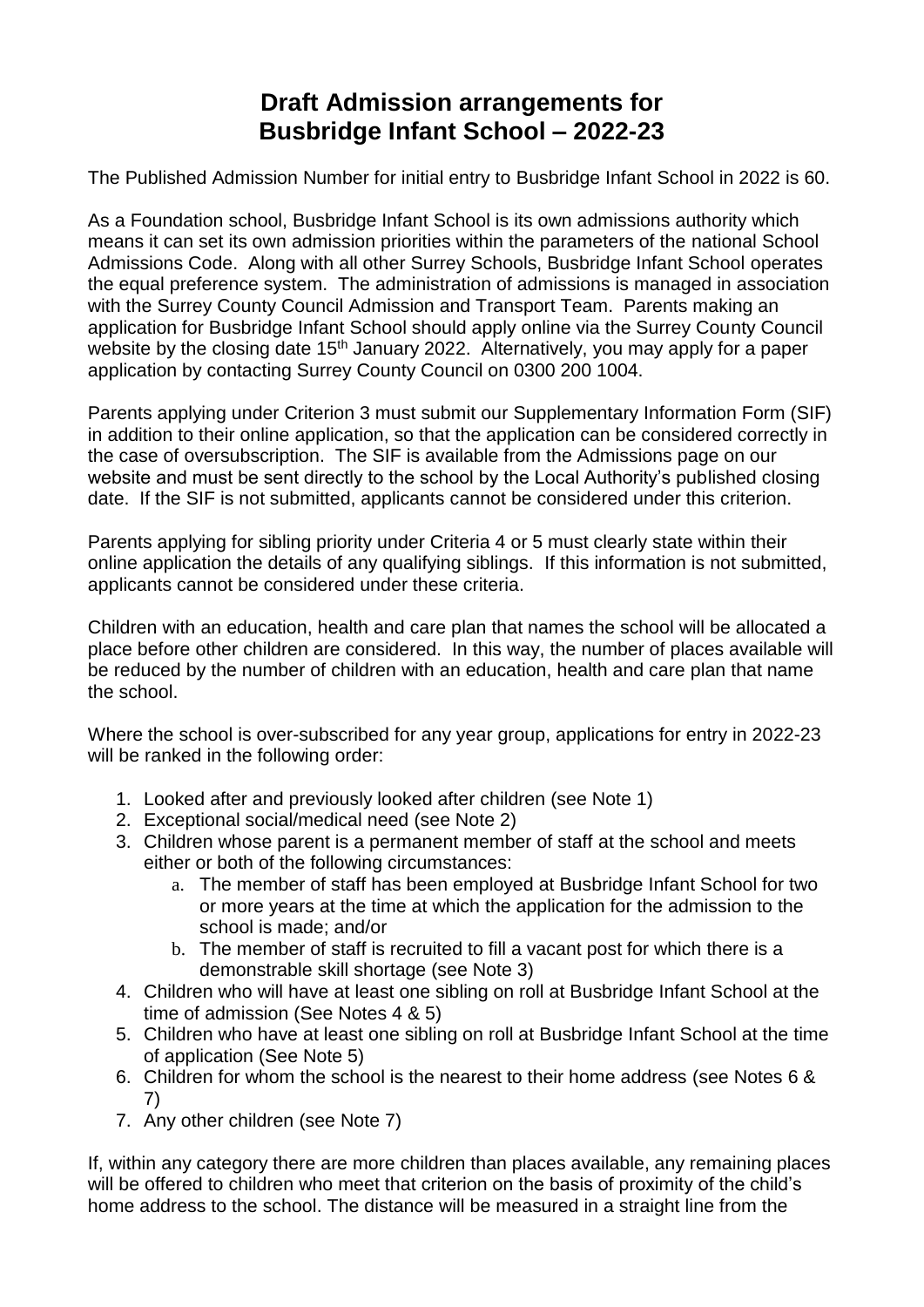address point of the child's home address, as set by Ordnance Survey to the nearest official school gate for pupils to use. This is calculated using Surrey admissions team's Geographical Information System.

Note, the term 'official school gate' means either the actual gate at the Hambledon Road entrance or the actual front door of the school building.

*These arrangements were determined by the Governing Body of Busbridge Infant School on XXXXXXXXXXXXXXXXX following consultation with parents and the local community.*

# **Guidance Notes**

## 1. Looked after and previously looked after children

Looked after and previously looked after children will receive the top priority for a place. Looked after and previously looked after children will be considered to be:

- children who are in the care of a local authority or provided with accommodation by a local authority in accordance with Section 22 of the Children Act 1989, eg. fostered or living in a children's home, at the time an application for a school is made; and
- children who have previously been in the care of a local authority or provided with accommodation by a local authority in accordance with Section 22 of the Children Act 1989 and who have left that care through adoption, a child arrangements order (in accordance with Section 8 of the Children Act 1989 and as amended by the Children and Families Act 2014) or special guardianship order (in accordance with Section 14A of the Children Act 1989).

Places will be allocated under this criterion when places are first offered at a school and the local authority may also ask schools to admit over their published admission number at other times under this criterion.

#### 2. Exceptional social/medical need

Occasionally there will be a very small number of children for whom exceptional social or medical circumstances apply which will warrant a placement at this school. The exceptional social or medical circumstances might relate to either the child or the parent/carer. Supporting evidence from a professional is required such as a doctor and/or consultant for medical cases or a social worker, health visitor, housing officer, the police or probation officer for other social circumstances. This evidence must confirm the circumstances of the case and must set out why the child should attend this school and why no other school could meet the child's needs.

In addition, children who were previously in state care outside of England, and have ceased to be in state care as a result of being adopted, will be considered under this criterion. A child will be regarded as having been in state care outside of England if they were accommodated by a public authority, a religious organisation or any other provider of care whose sole purpose is to benefit society. The parent/carer will need to provide evidence to demonstrate that the child was in state care outside of England and left that care as a result of being adopted.

Providing evidence does not guarantee that a child will be given priority at this school and in each case a decision will be made based on the merits of the case and whether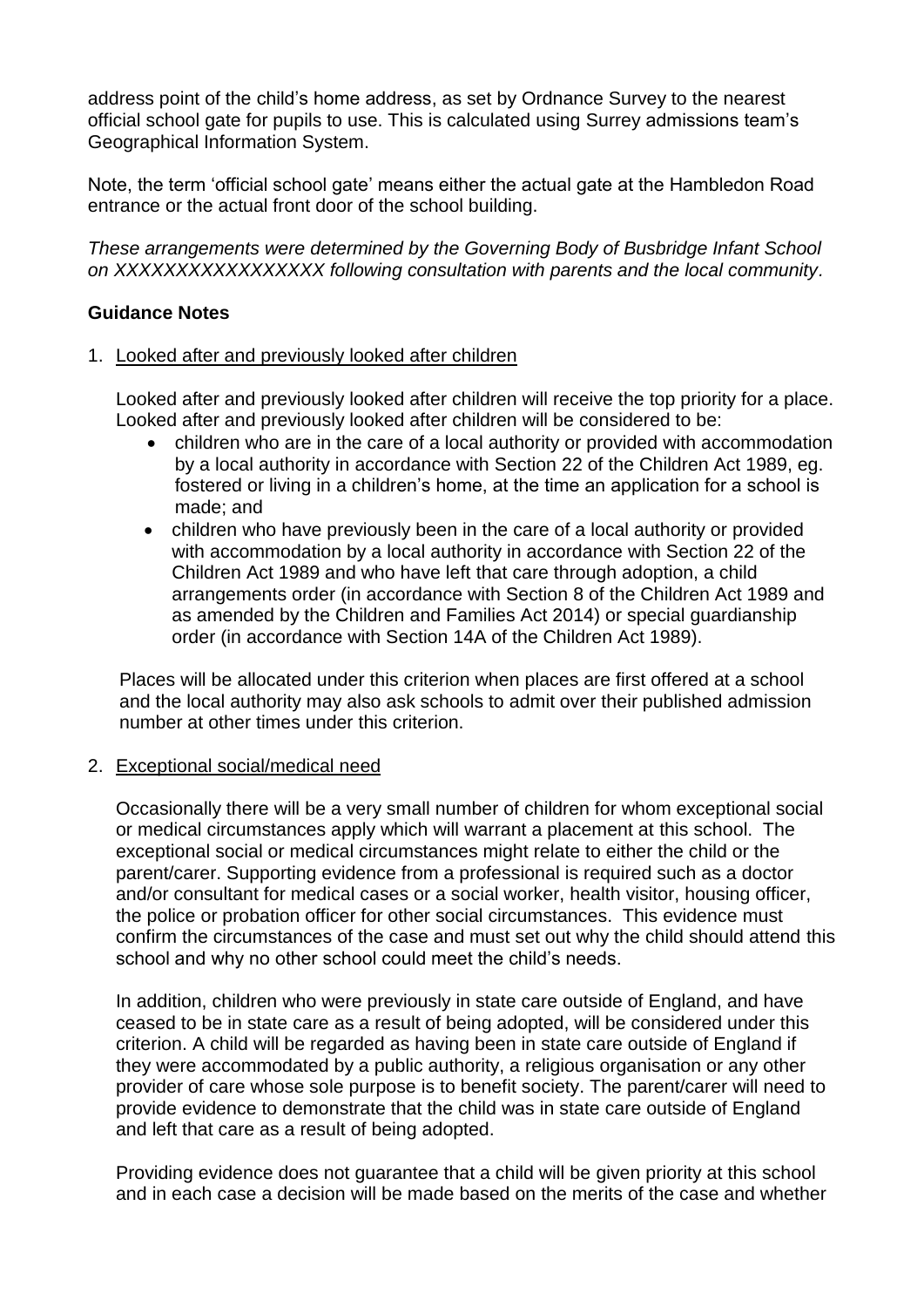the evidence demonstrates that a placement should be made at this school above any other.

Common medical conditions and allergies can usually be supported in all mainstream schools, therefore priority under the school's exceptional medical criterion would not normally be given for these. In addition, routine child minding arrangements would not normally be considered to be an exceptional social reason for placement at this school.

Places may be allocated under this criterion when places are first offered at the school and the local authority may also ask the school to admit over its published admission number at other times under this criterion.

## 3. Children of a member of staff

Priority will be given to a child if their parent is a permanent member of staff at the school and meets either or both of the following circumstances:

- a) The member of staff has been employed at the school for two or more years at the time at which the application for admission to the school is made; and/or
- b) The member of staff is recruited to fill a vacant post for which there is a demonstrable skill shortage.

For applications made as part of a normal intake, the length of employment will be considered as of the closing date for applications. For in year applications, the length of employment will be considered as of the date the application is received or the date a place becomes available, if a place is considered from the waiting list. Our **Staff Supplementary Information Form must be completed and returned to the school** by the Local Authority's published closing date. If the SIF is not submitted, applicants cannot be considered under this criterion.

## 4. Siblings

A sibling will be considered to be a brother or sister (that is, another child of the same parents, whether living at the same address or not), a half-brother or half-sister or a step-brother or step-sister or an adoptive or foster sibling, living as part of the same family unit at the same address.

#### 5. Sibling on roll at time of admission

To qualify for sibling priority 4, at least one of the siblings named on the Common Application Form (CAF) must still be on roll at Busbridge Infant School **at the time of admission**. For the avoidance of doubt, this means the first day of term in the September that the child starts school. If sibling priority 4 was claimed on the CAF and the sibling is no longer on roll at the time of admission, then the application will be deemed to be misleading and the Governing Body reserve the right to withdraw the offer (see *Providing false or misleading information below*). You may wish to consider whether you need to amend your application if you subsequently apply for a place elsewhere for the qualifying sibling.

## 6. Nearest school

For the normal intake to the school, the nearest school will be defined as the school closest to the home address with a published admission number for children of the appropriate age-range, as measured by a straight line. This is calculated using Surrey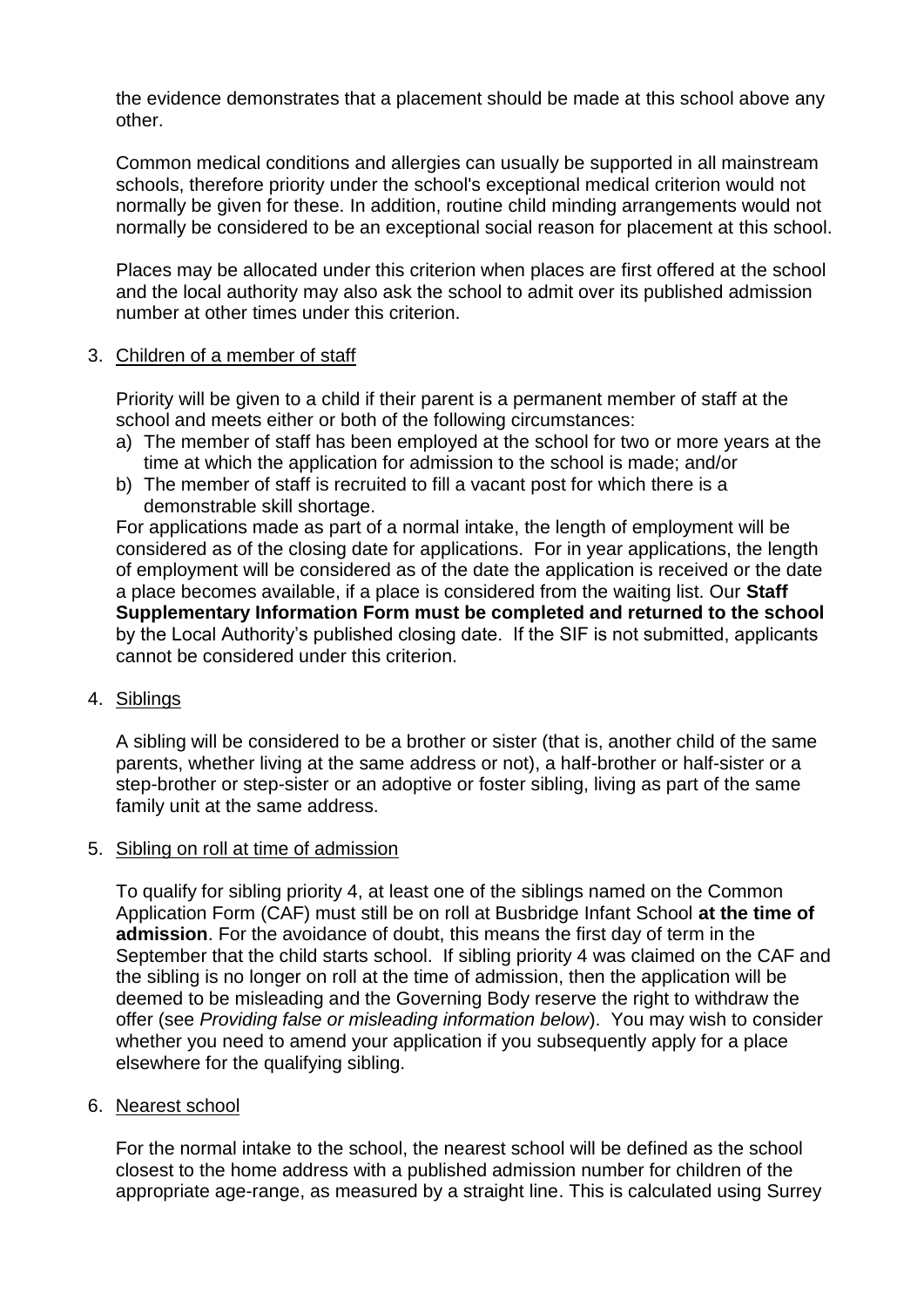admissions team's Geographical Information System. The nearest school may be inside or outside the county boundary.

Any child remaining on the waiting list after 1 September 2022 will be considered to be an application for in year admission. After this date, when assessing nearest school, all schools with the appropriate year group will be taken in to account.

# 7. Home address

The child's home address excludes any business, relative's or childminder's address and must be the child's normal place of residence. It also excludes any relative's address unless the child lives at that address as their normal place of residence. Where the child is subject to a child arrangements order and that order stipulates that the child will live with one parent/carer more than the other, the address to be used will be the one where the child is expected to live for the majority of the time. For other children, the address to be used will be the address where the child lives the majority of the time. In other cases, where the child spends an equal time between their parents/carers, it will be up to the parent/carers to agree which address to use. Where a child spends their time equally between their parents/carers and they cannot agree on who should make the application, we will accept an application from the parent/carer who is registered for child benefit. If neither parent is registered for child benefit we will accept the application from the parent/carer whose address is registered with the child's current school or nursery.

We will not generally accept a temporary address if the main carer of the child still possesses a property that has previously been used as a home address, nor will we accept a temporary address if we believe it has been used solely or mainly to obtain a school place when an alternative address is still available to that child.

All distances will be measured by the computerised Geographical Information System maintained by Surrey's admissions team.

The address to be used for the initial allocation of places to Reception will be the child's home address at the closing date for application. Changes of address may be considered in accordance with Surrey's coordinated scheme if there are exceptional reasons behind the change, such as if a family has just moved to the area. The address to be used for waiting lists, after the initial allocation, will be the child's current address. Any offer of a place on the basis of address is conditional upon the child living at the appropriate address on the relevant date. Applicants have a responsibility to notify the school and Surrey County Council of any change of address.

## 8. Tie breaker

Where two or more children share a priority for a place, e.g. where two children live equidistant from a school, random allocation will be used to determine which child should be given priority.

## 9. Multiple Births

In the case of multiple births, where children have equal priority for a place, random allocation will be used to determine which child should be given priority. If after the allocation one or more places can be offered but there are not sufficient places for all of them, wherever it is logistically possible, each child will be offered a place. Where it is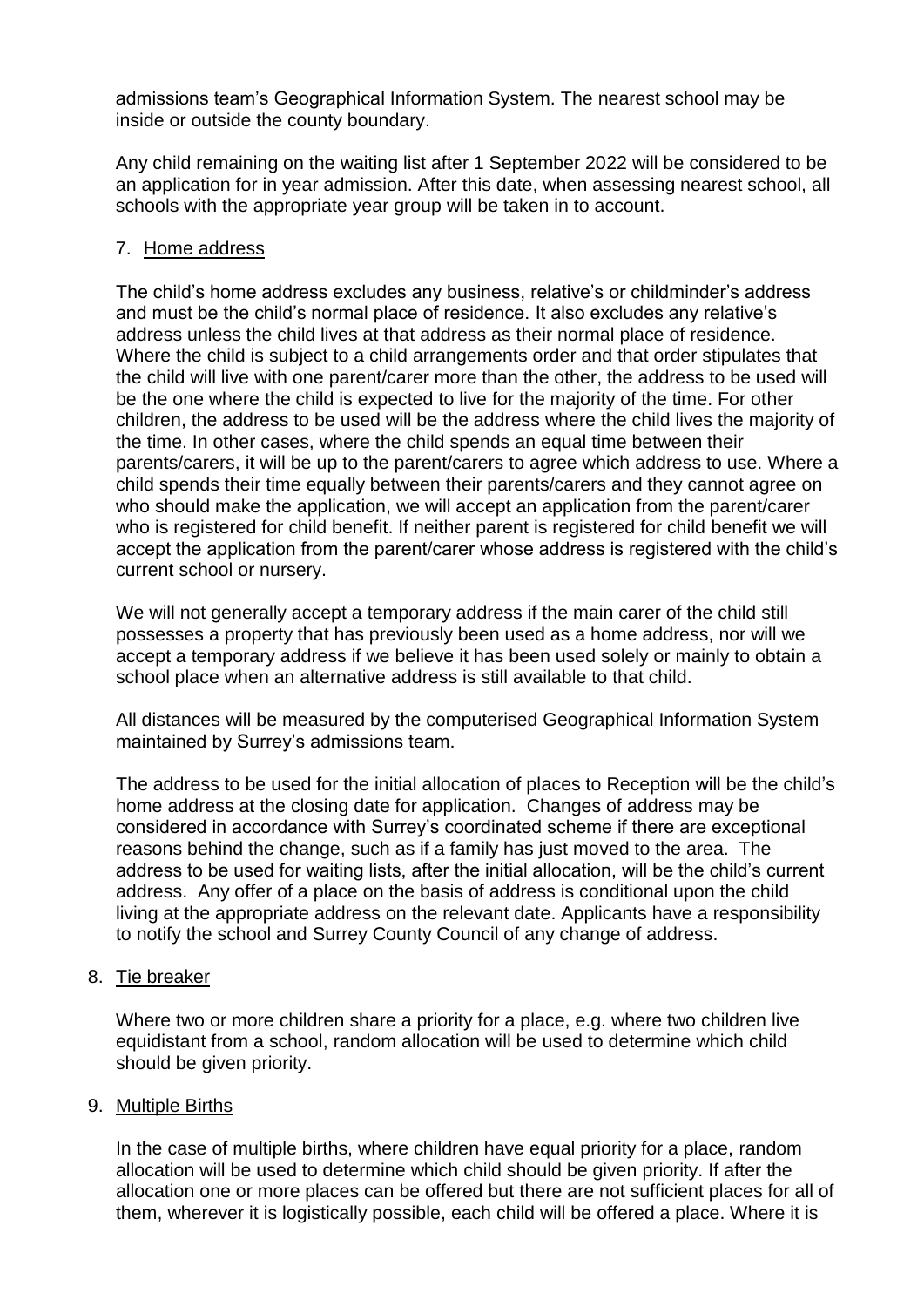not logistically possible to offer each child a place the child(ren) ranked the highest will retain their offer and the applicant will be advised of their right of appeal and informed about waiting lists.

#### 10.Waiting lists

Where there are more children than places available, waiting lists will operate for each year group according to the oversubscription criteria for the school without regard to the date the application was received or when a child's name was added to the waiting list.

Waiting lists for all year groups will be maintained until 31 July 2023 when they will be cancelled. Applicants who wish a child to remain on the waiting list after this date must reapply for in-year admission.

#### 11.In-year admissions

The following applications will be treated as in-year admissions during 2022-23:

- applications for admission to Reception which are received after 1 September 2022;
- all other applications for admission to Years 1 and 2.

Where there are more applications than places available, each application will be ranked in accordance with the published oversubscription criteria for the school.

#### 12.Starting school

There is a single intake into Reception. All children whose date of birth falls between 1 September 2017 and 31 August 2018 will be eligible to apply for a full time place in Reception at the school for September 2022. Applicants can defer their child's entry to Reception until later in the school year, but this will not be agreed beyond the beginning of the term after the child's fifth birthday, nor beyond the beginning of the final term of the academic year for which the offer was made. Applicants may also arrange for their child to start part time until their child reaches statutory school age.

## 13.The admission of children outside of their chronological year group

Applicants may choose to seek a place outside their child's chronological (correct) year group. Decisions will be made on the basis of the circumstances of each case and what is in the best interests of the child concerned.

- Applicants who are applying for their child to have a decelerated entry to school, i.e. to start later than other children in their chronological age group, should initially apply for a school place in accordance with the deadlines that apply for their child's chronological age. If, in liaison with the headteacher, governors agree for the child to have a decelerated entry the place cannot be deferred and instead the applicant will be invited to apply again in the following year for the decelerated cohort
- Applicants who are applying for their child to have an accelerated entry to school, i.e. to start earlier than other children in their chronological age group, must initially apply for a school place at the same time that other families are applying for that cohort. If, in liaison with the headteacher, governors agree for the child to have an accelerated entry, the application will be processed. If it is